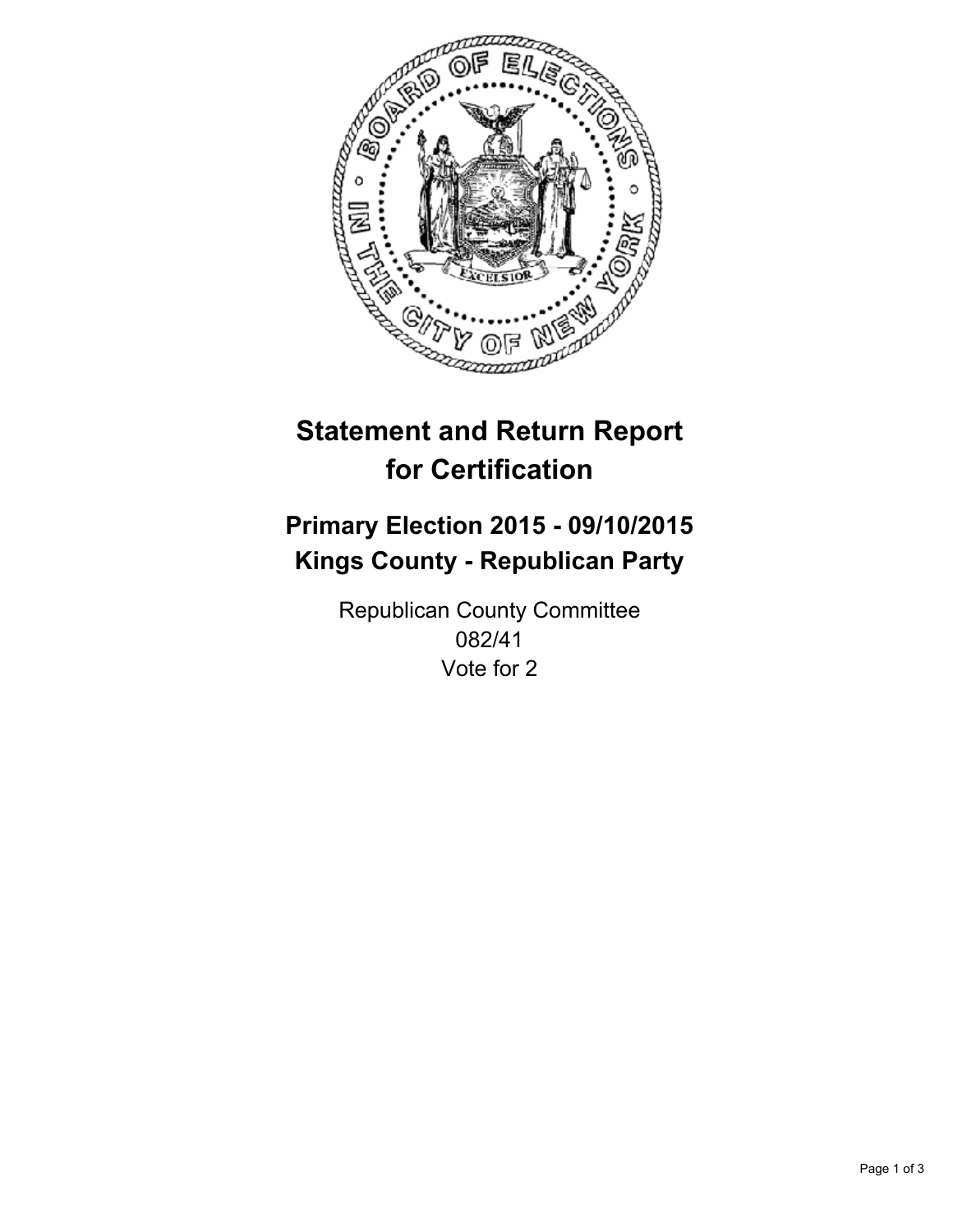

#### **Assembly District 41**

| <b>PUBLIC COUNTER</b>                                    | 4        |
|----------------------------------------------------------|----------|
| ABSENTEE/MILITARY                                        | 0        |
| AFFIDAVIT                                                | 0        |
| <b>Total Ballots</b>                                     | 4        |
| Less - Inapplicable Federal/Special Presidential Ballots | 0        |
| <b>Total Applicable Ballots</b>                          | 4        |
| <b>MAYA KRAVTSOV</b>                                     | 4        |
| <b>GLADYS PEMBERTON</b>                                  | 4        |
| ARKADY GOLDENBERG                                        | 0        |
| ANITA GOLDENBERG                                         | $\Omega$ |
| <b>Total Votes</b>                                       | 8        |